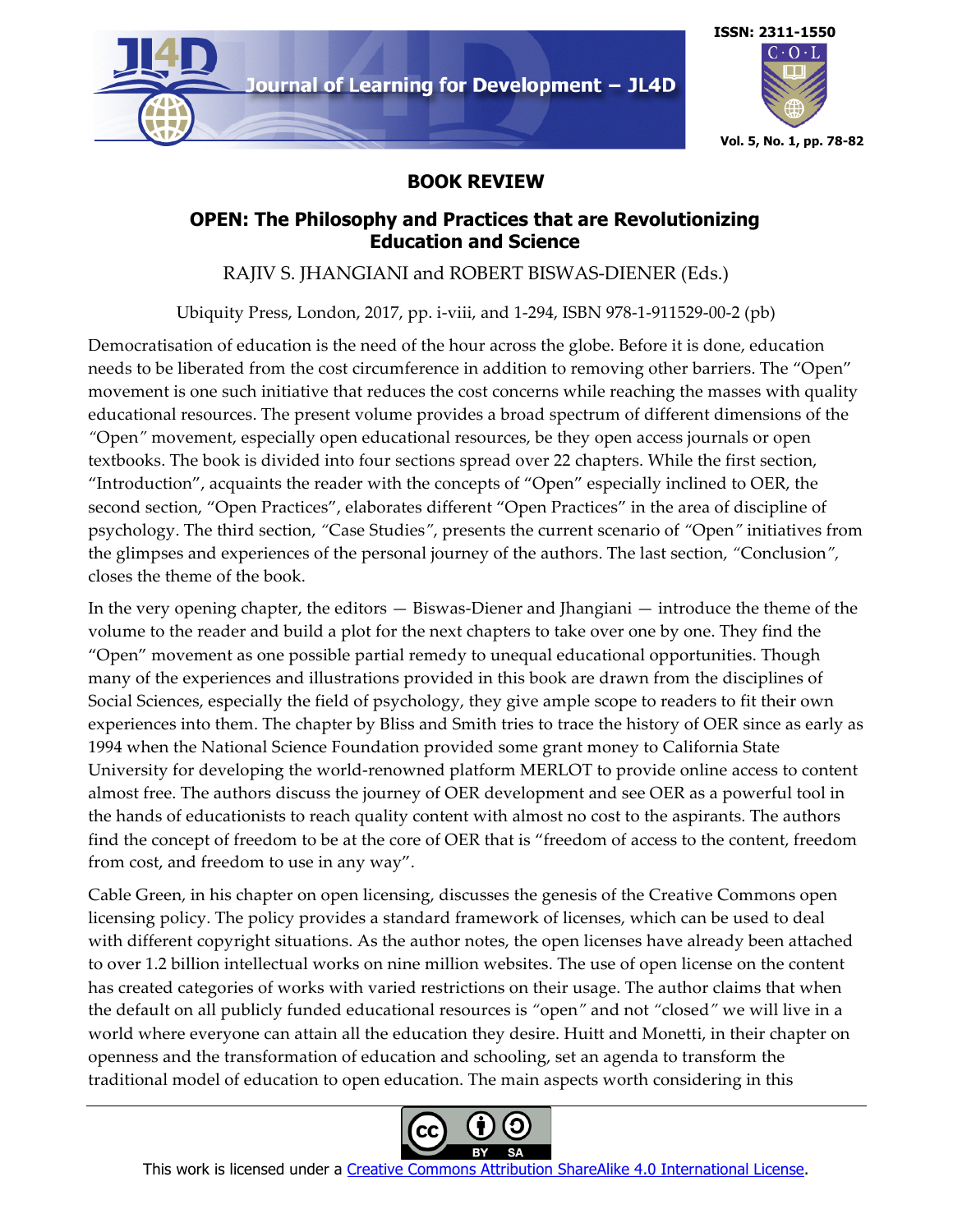transformation are: *"*purpose, focus, desired outcomes, assessments, processes, transparency, resources, work environment, and organisational structure" among others. The authors share their experiences in the area of psychology, which can be scaled to any other field suitably.

The chapter by Weller et al. focuses on the activities of the OER Research Hub at UK Open University. The authors discuss the potential of OER use and promotion in terms of improvement in student performance, saving on cost, and development of new methodologies and approaches to teaching and learning. The chapter adds knowledge to the investigation of the role of research in OER in the wake of emerging areas of genre. The authors present the important findings related to OER research from the perspectives of "informal learners, former learners, and educators*"* at large vis-à-vis use of OER for different purposes. Gurung, in his chapter, deals with a topic that is close to the heart of almost all the OER users, that is, *"*Are OE resources high quality?" The author compares the Big Publisher Books (BPBs) to open textbooks and other OER in terms of quality and other aspects such as cost, liking, and purpose among others. The study compares the perception of students towards both types of materials. The author keeps on addressing the concern over how to assess the quality of both the resources, especially OER, throughout the discussion in the chapter.

The next section, *"*Open Practices*",* opens with the chapter *"*Open Science*"* by Nosek. This chapter discusses a number of strategies with the help of which different professional societies are using open content - the concept of *"*Open*"* as such - to make research more quality oriented. The author presents a road map to enhance the *"*openness, transparency, and rigor of Science*"* with the systematic process of evaluating empirical evidence, enhancing capacity-building opportunities and extending normal incentives. The author further discusses the approaches adopted by Centre for Open Science (COS) in order to enhance *"*openness, integrity, and reproducibility of scientific research*"*. The OERu - an international network of institutions - has been engaged in developing a MOOC programme for global learners. Mackintosh, in his chapter, narrates the journey of the development of the programme and discusses different processes of course design and development in *"*Open*"* environment. The programme is expected to meet the objective of providing *"*free, open, flexible, learner-centered, credit bearing, online education*"*. The programme is a testament to *"*Open*"* philosophy adopted by OERu supporting *"*open design and development practices*"*.

DeRosa and Robinson, in their chapter, redefine *"*Open*"* and its possible benefits accrued in terms of *"*Open*"* pedagogy. They provide illustration to explain the potential of the model of pedagogy and support the active role of learners in a collaborative effort of knowledge building. The different constructs used as exhibits are: Wikipedia assignments, Nova Project student video awards, classrelated textbooks, and crowd-sourced syllabus. The chapter further elucidates the challenges faced in working for and in public while explaining the lessons learnt in that context through the realisation of *"*Power of Open*"*. Different tools and techniques are made part of the development of eContent conforming to the philosophy of openness. Miller and Zhao, in their chapter, advocate the use of screencasts for the opening up of higher education. They emphasize opening the four walls of the classroom beyond use and repurposing of the educational resources. They see the videos created through screencasting as an effective means of content delivery. The issues connected with multimedia design find a prominent place in the discussion.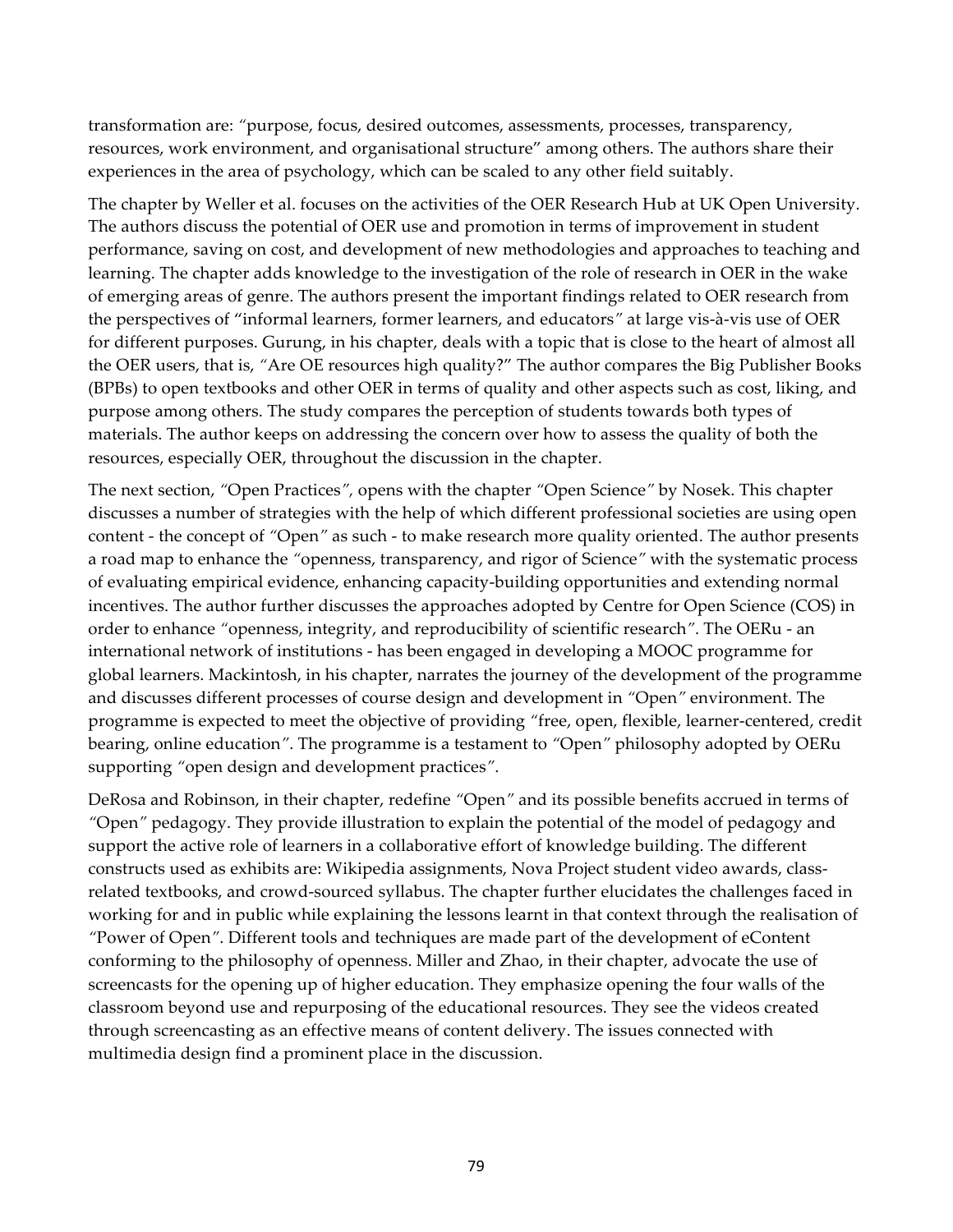West, in the chapter, *"*Librarians in the pursuit of open practice*",* speaks about the role of librarian in the *"*Open*"* movement. She easily connects the *"*Open Practices*"* with the *"*mission of libraries*"*. To her, it is the core value of a library to develop the domain of knowledge in an open and free environment, and develop into a larger community with sharing of resources. Thus, librarians can help the students in assimilating change that could enhance access to resources by *"*sharing expertise in curating resources*"* and *"*building information competency*"*. The next chapter, by Walz, takes the involvement of libraries in the pursuit of *"*Open*"* movement to the next level. She invites the reader to explore *"*Open*"* in the unique context provided by the academic libraries. She shares her personal experiences and insights in the wake of open education. Her chapter discusses the issues connected with OER adoption by faculty, costing of learning resources, and potential and promises offered by the *"*Open*"* pedagogy.

Dastur, in the chapter *"*How to open an academic department*",* discusses the old notion of resistance to change. Through his argument, he advocates winning over the resistors and unleashing the potential of acceptance of the philosophy of *"*Open*"*. He presents three main recommendations to organise and regulate this resistance and change it at the same time, *viz*. *"*encourage a departmental culture of openness, focus on quality of open educational resources, and encourage departmental control over open educational resources*"*. While discussing the justification for change, the author elaborates on the theory of departmental resistance to change.

The third section, *"*Case Studies*",* offers seven different case studies. The section opens up with a case study by Weijers and Jarden in *The International Journal of Wellbeing* — an open access journal. The authors advocate the unparalleled access to resources provided by the open access journals, which promote *"*Open Scholarship*"*. The authors elaborate on the concept of *"*Gold Open Access*"* and *"*Platinum Open Access*"* throughout this chapter. They claim that the Creative Commons licensing policy can be applied to the journals in order to enhance their access in the open domain.

Wiley, in the next chapter, sails the reader through his personal journey in the open education movement. The author elaborates on his idea of *"*Open*"* and implementing this idea by attaching the open license to eContent. He seeks a change in OER treatment to realise the potential of the idea of *"*Open*"*. He also advocates for redefining the quality of OER to make them more effective and enable them to address issues in specific contexts. He starts his discussion with *"*Finding Open*"*, and traverses through *"*Making Open*", "*Reusing Open*", "*Comparing Open*",* "Following Open*", "*Designing Open*", "*Defining Open*",* and then *"*Growing Open*"*. The author refers to the concept of *"*Open Education Infrastructure*"* which includes *"*Open Competencies", "Open Educational Resources", Open Assessments*",* and *"*Open Credentials*"*.

Ed Diener, Carol Diener and Biswas-Diener focus the attention of the next chapter on making textbooks cheaper and better. The authors are affiliated with the Noba Project - an open platform providing quality textbooks and educational material - and study the success story of the project and the challenges faced by them in their journey. To the authors, *"*new additions*", "*non-traditional economic model*",* and *"*size*"* keep the prices of a textbook high. The textbooks produced by the project have an edge over conventional textbooks in terms of price, ease of environment, remote access, individualization, use of alternate forms, active learning, and accessibility. The authors see the promotion of open source textbooks as the solution to costly conventional textbooks in future.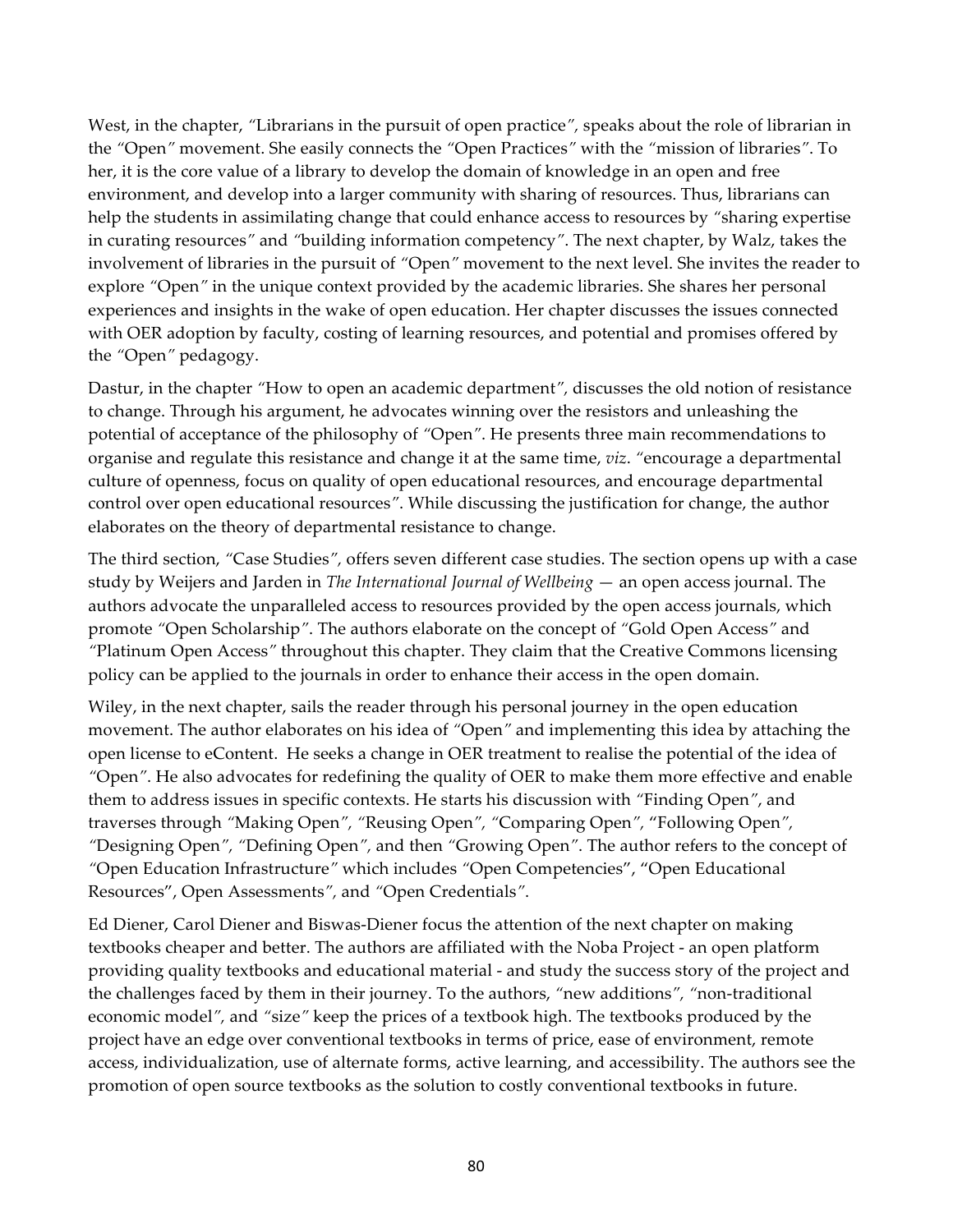The next chapter, *"*Free is Not Enough*",* by Baraniuk et al. presents a case study on OpenStax - an open textbook publisher. Through their discussion, the authors bring home to the reader that being free is not enough to boost the *"*Open*"* movement, rather there are other key elements that need to be considered in order to enhance the effectiveness of the open education. The key elements considered important and crucial by the authors are: high quality, course relevance, and instructor support. The economic sustainability of OER at OpenStax as a model is at the core of the discussion in the chapter.

The BC Open Textbook is another project promoting open education by producing quality textbooks and educational material. Burgess presents the case study of this project, which holds a repository of over 150 open textbooks and promotes adoption of open textbooks at public institutions. The project works to raise awareness, maintain an academic focus, build capacity within institutions and specific disciplines, connect people with resources and experts, and draw from the knowledge of people in the area. The study discusses some of the challenges faced during the course of project implementation.

The chapter by Strohmetz, Ciarocco, and Lewandowski presents a case study of a website developed to share the strategies for teaching research methods and statistical applications. The website is dedicated to the field of psychology, though, this model can be replicated in other areas as well. The authors feel that an open access source is valuable only if potential recipients know of it and are able to use it. The authors highlight the challenges faced by them in making the initiative successful. Hartnett, in her chapter, presents her experiences in the development and maintenance of her blog, which she considers *"*not awful and boring*"* and also as the editor of *Teaching of Psychology Idea Exchange*. The blog is dedicated to the teaching of research methods and statistics in the discipline of psychology. The author feels that there are other ways of contributing to pedagogical processes than by publishing open textbooks. She considers that publications are not always necessary for sharing small teaching ideas. She advocates sustaining a *"*teaching blog*"* by presenting to people exactly what they want.

In the concluding section, and as part of one of the concluding chapters, Biswas-Diener discusses other peculiar challenges in the promotion of OER. He finds it hard to convince the instructors of psychology to switch over to open textbooks when they are more comfortable with their existing system. He addresses three issues in the chapter: problems with the basic narrative, common misconceptions concerning open resources, and problems concerning the best advocates for *"*Open*"*. He tries to suggest how to fix them all during the discourse. Jhangiani, in his concluding chapter, advocates some of the prerequisites needed to boost the *"*Open*"* movement. He discusses the constructs; *"*Open Access*"*, *"*Open Science*", "*Open Educational Resources*"*, and *"*Open Pedagogy*"* as defaults. In doing so he tries to make a reference to the relevant points from the chapters in the book. To bring the reader home, he uses the *"*pencil*"* metaphor adopted from Roger's theory of diffusion of innovation, and relates it with the *"*Open*"* practitioner.

The *"*Open*"* movement is a desirable phenomenon of the modern era. It goes beyond the creation and use of Open Educational Resources. The authors of different chapters in this book touch upon various aspects falling on a broad spectrum from digital educational resources to different processes for the users. They introduce many new concepts through their discussions. However, the editors have avoided chapter numbers, which makes it difficult to identify the individual chapters. The case studies included in the volume belong to the field of psychology in many of the cases, however, they are adaptable to other disciplines as well. In some of the chapters, discussion emanates from the